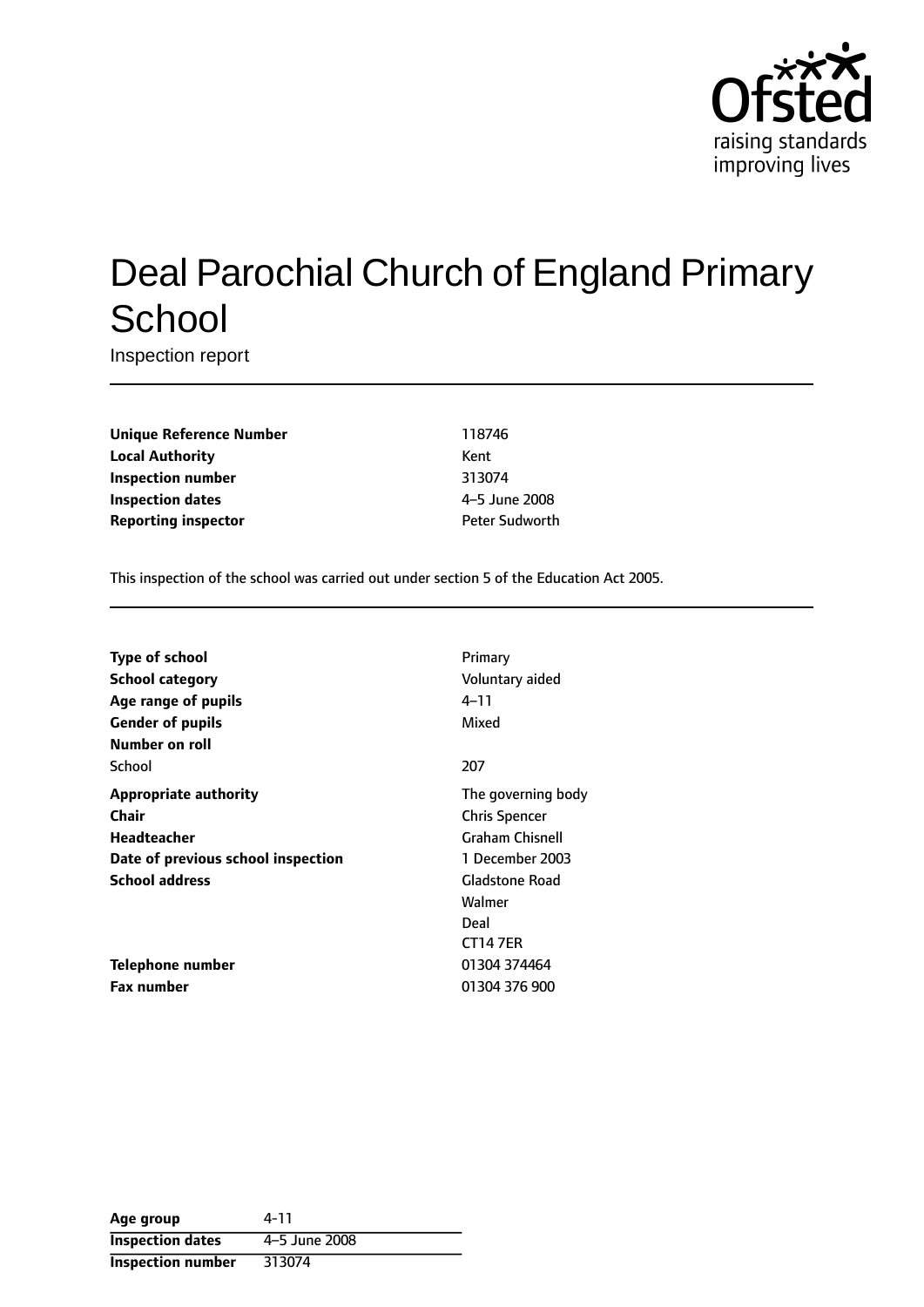© Crown copyright 2008

.

#### Website: www.ofsted.gov.uk

This document may be reproduced in whole or in part for non-commercial educational purposes, provided that the information quoted is reproduced without adaptation and the source and date of publication are stated.

Further copies of this report are obtainable from the school. Under the Education Act 2005, the school must provide a copy of this report free of charge to certain categories of people. A charge not exceeding the full cost of reproduction may be made for any other copies supplied.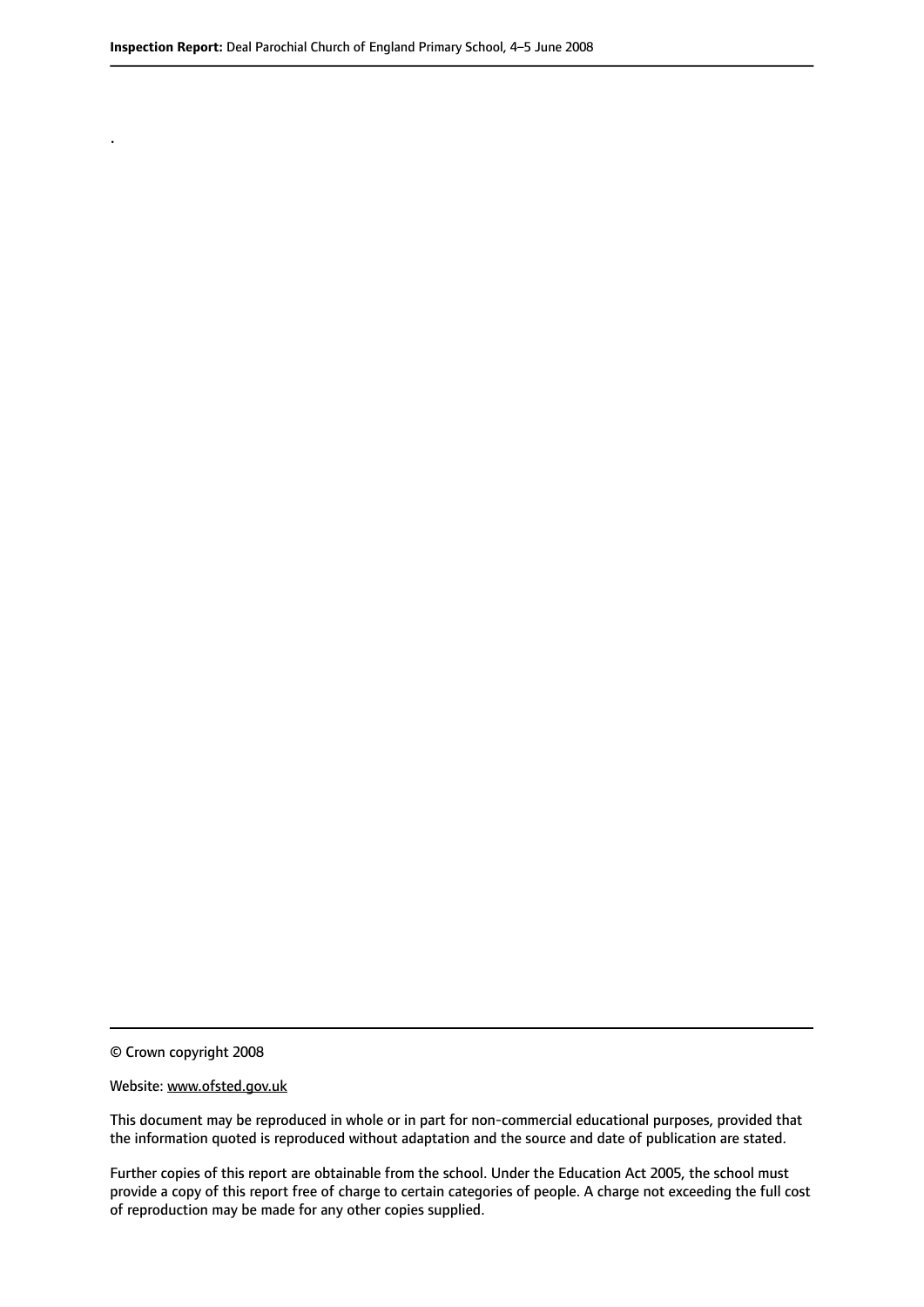# **Introduction**

The inspection was carried out by two Additional Inspectors.

### **Description of the school**

Almost all the pupils who attend this just below average size one-form entry primary school are White British. A very small number of pupils are from other ethnic backgrounds and speak English as an additional language, although none is at an early stage of learning English. The percentage of pupils entitled to free school meals is well below the national average. The proportion of pupils who have learning difficulties is about the same as in most schools.

### **Key for inspection grades**

| Outstanding  |
|--------------|
| Good         |
| Satisfactory |
| Inadequate   |
|              |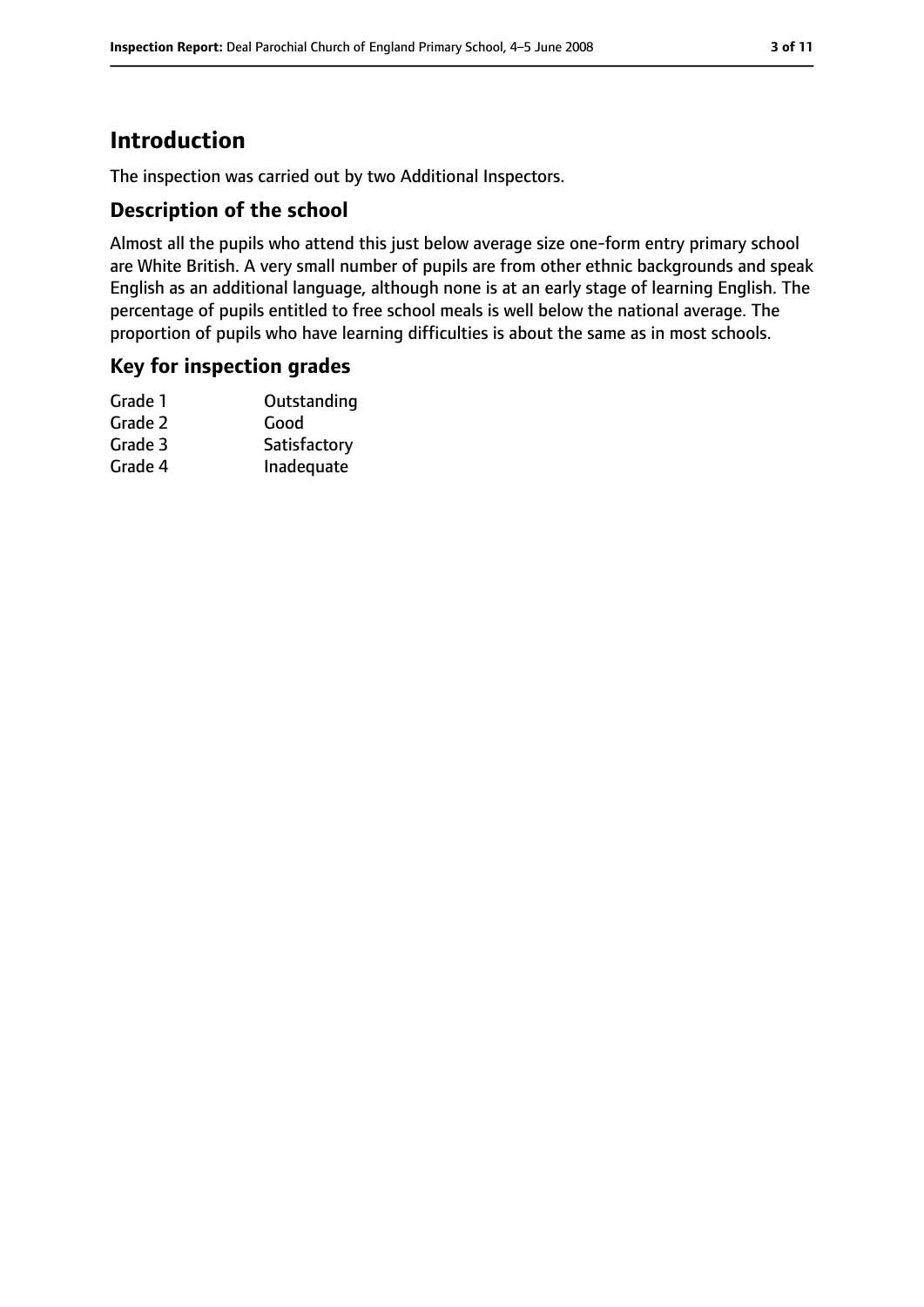# **Overall effectiveness of the school**

#### **Grade: 3**

The school provides a satisfactory education for its pupils. It has some good features. Pupils develop well as young people and acquire friendships across the year groups. They are enthusiastic about school and engage well in the good range of extra activities. Pupils behave well and show much respect for one another and for their teachers. They know how to keep themselves safe and how to lead healthy lives. Pupils contribute enthusiastically to the school community and local activities. They are prepared effectively for their future education. Staff take very good care of the pupils. Very good relationships reflect its Christian character. One parent writes, 'It has a loving, family feel and a great community feel, full of smiles, laughter and love.' The vast majority of parents echo such views and are very largely supportive of the school. Some state, however, that communication could be improved, especially about children who find learning more difficult. The school acknowledges that it needs to review its procedures in this regard.

Teaching is typically satisfactory but with some good elements. A particular strength in the teaching is the good use of modern technology to create a visual approach and it really assists pupils' concentration. There are some inconsistencies in teaching quality seen, for example in different expectations with regard to the way pupils set out their work in books and variability in handwriting. Consequently, these aspects are not always of a high enough quality.

Children make rapid progress in the Foundation Stage. Their attainment is above average in all areas of learning before they enter Year 1. Nevertheless, staff do not exploit the external environment as an extension to the classroom to its full potential for children's learning. Pupils achieve satisfactorily by Year 6 and usually reach above average standards. They particularly excel in reading. Pupils' science investigational skills have been weaker but are now improving because of a concerted effort by staff. The curriculum provided is satisfactory. While work in the core subjects is plentiful, there is less evidence of recorded work in the humanities and in displays of this work across the school. Extra-curricular provision is good.

The governing body is effective and well led, blending a good level of support with a questioning approach, which helps to keep the school on its toes. It has a good understanding of the school's strengths and weaknesses. The senior leadership team works harmoniously and, in conjunction with staff, knows what needs to be done to improve further. However, it has not always been rigorous enough in pursuing matters for improvement to a successful conclusion. Of late, subject leaders and senior staff have become much more skilled in analysing teaching and learning through a range of mechanisms. This is reflected in clearly emerging strengths in analysing pupils' progress and taking action on what it finds.

Staff work well together as a team. They are supportive of one another, keen to develop professionally and to make a good contribution to the school's further development. All staff are involved in analysing teaching and learning with a view to further improvements. Their keenness and growing incisiveness indicate a good capacity to improve the school further and accelerate pupils' rates of progress.

## **Effectiveness of the Foundation Stage**

#### **Grade: 2**

When they first arrive, children's attainment is slightly better than typically found with above expected skills in their personal, social and emotional development and in mathematical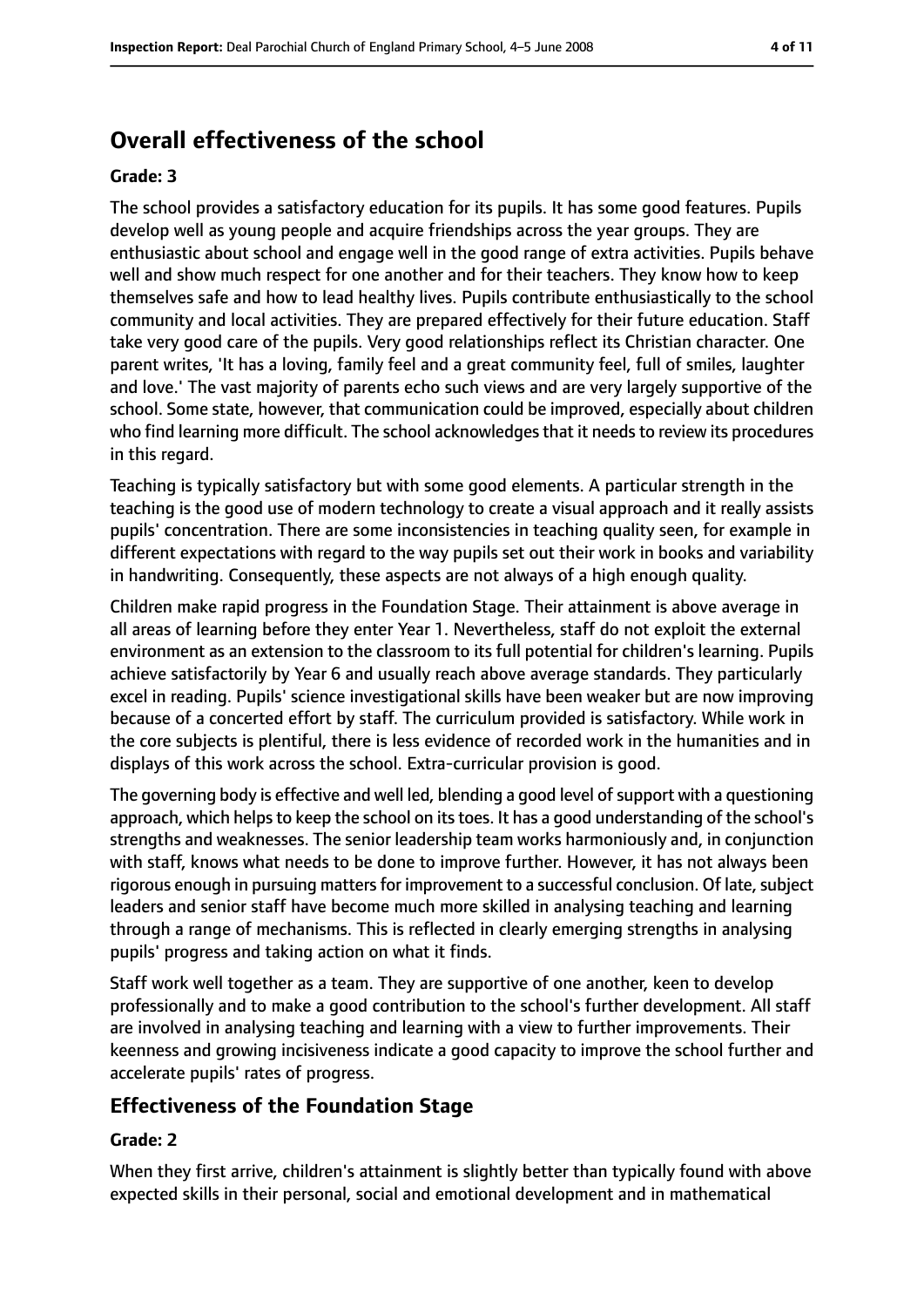development. The children make good progress in all areas of their learning because of the well planned activities, the good deployment of staff and their engagement in the children's learning. Children respond well to selecting their own activities and relate very well to one another, working and playing with a good sense of harmony. Staff maintain assessments of children's progress carefully and back these up with a good bank of evidence for individual children. Staff use records well to set children learning tasks that meet their needs. The external area is used satisfactorily, but it is not yet fully developed to maximise learning opportunities. The Foundation Stage is well managed with a good team effort. Particularly good use is made of teaching assistants. The children are secure and enjoy their learning. They get off to a good start.

## **What the school should do to improve further**

- Improve the consistency of teaching further so that more is of a good quality and increases pupils' rates of progress.
- Follow through more rigorously on areas identified for improvement so that they are pursued to a successful conclusion.
- Develop the external provision in the Foundation Stage more effectively as a learning resource.
- Take action to improve pupils' handwriting and presentation skills so their work is recorded more carefully.

A small proportion of schools whose overall effectiveness is graded satisfactory but which have areas of underperformance will receive a monitoring visit by an Ofsted inspector before their next Section 5 inspection.

# **Achievement and standards**

#### **Grade: 3**

Pupils make satisfactory progress overall in Years 1 and 2. It is more rapid in Year 1 where teaching is more adventurous. Pupils reach above average standards in reading and mathematics. While writing results have usually been above average, pupils' creative writing skills are not developed as well as they could be. This is because too many worksheets restrict opportunities for pupils to write for themselves. Attainment in science is broadly average, but pupils have had limited opportunities to investigate practically.

Overall attainment by Year 6 is usually above average because pupils attain well in English, particularly in reading, but attainment in mathematics and science has only been just above average. Pupils read fluently and have very good skills. Progress in science in 2007 was unsatisfactory because pupils did not have enough understanding of investigational techniques. Action taken has improved pupils' attainment in science significantly. Pupils generally make satisfactory progress between Year 2 and Year 6. Pupils who initially experience difficulty in their learning make similar rates of progress to other pupils.

# **Personal development and well-being**

#### **Grade: 2**

Pupils enjoy school, shown in their above average attendance, and have good relationships with one another. They say, 'We are all friends here.' They are unstinting in praise of their teachers. They behave well and make good contributions in lessons. They show a good understanding of right and wrong. They undertake their various class and school responsibilities, such as membership of the school council, most conscientiously, for example looking after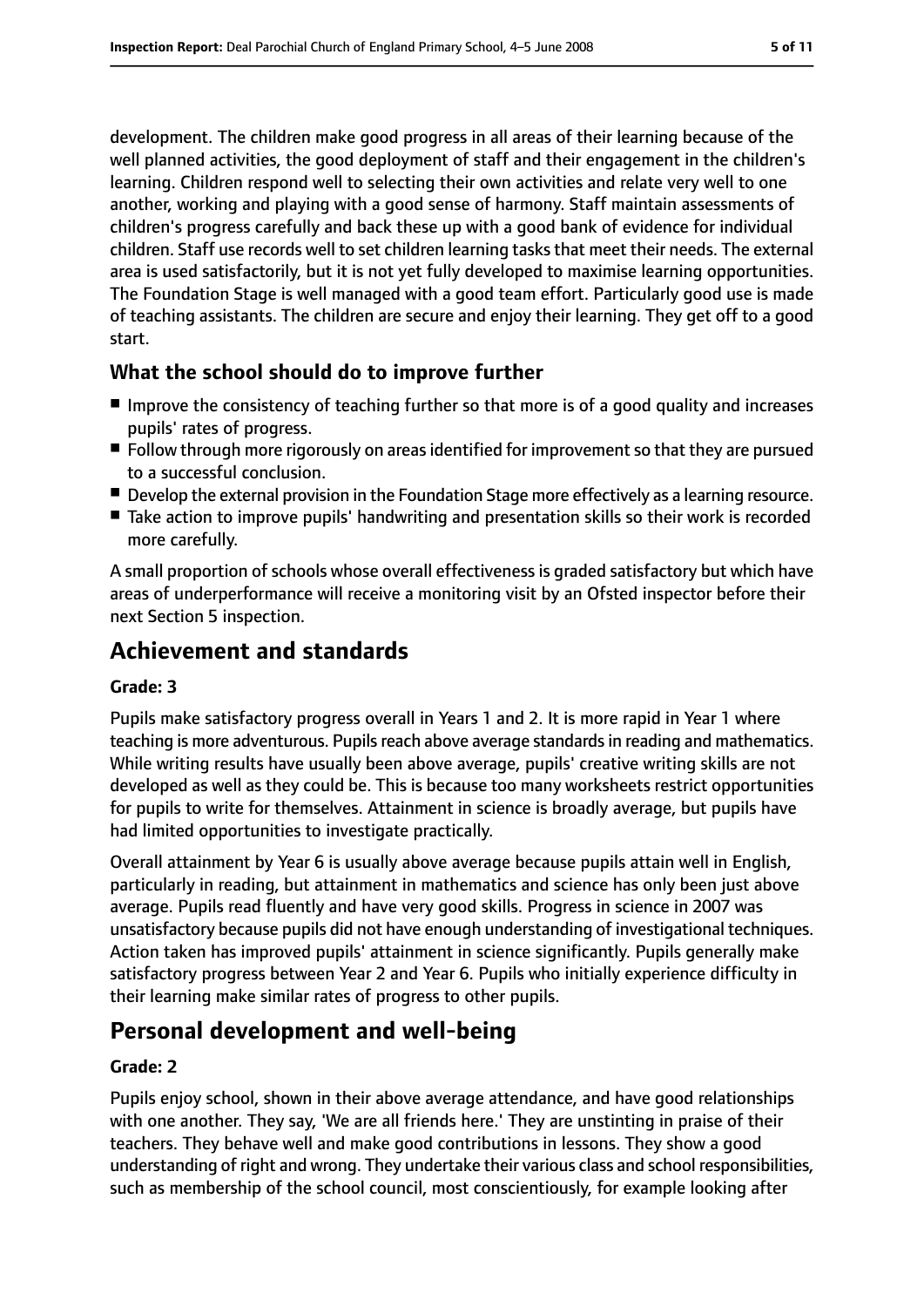younger children and ensuring playtimes run smoothly. They feel safe in school and they are confident to approach staff with any concerns. They exercise regularly and choose healthy food at lunchtimes. They engage in a lot of fund-raising for charities. Their overall above average skills in most basic subjects support their move to their next schools and for later life. Pupils' cultural development is enhanced well through their participation in drama and music, but they do not yet fully appreciate the diverse range of cultures in British society.

# **Quality of provision**

## **Teaching and learning**

#### **Grade: 3**

The stimulation and excitement in learning vary from class to class. In the main, lessons are soundly paced, but where the teaching is stronger, the pace is brisker and the work more dynamic and imaginative. Year 3 pupils for example worked in pairs to investigate the properties of different kinds of rocks. Year 6 pupils searched for hidden objects in the classroom and discussed in groups how these, combined with images of story settings, could form the opening to a story. Staff generally match work well to pupils' capabilities, but in some younger year groups, the over use of worksheets does not always enable pupils to work creatively enough. Most classes are well managed. Teaching assistants make a good contribution to pupils' learning, especially with those who find it more difficult, and so enable them to manage their tasks. Marking is satisfactory, usually up to date but not always helpful enough in enabling pupils to improve. Staff lack consistency in ensuring pupils present their work neatly and so some pupils do not take enough pride in what they do.

## **Curriculum and other activities**

#### **Grade: 3**

The curriculum is well planned, but the outcomes in children's work do not always demonstrate a good enough balance in subjects such as history and geography. Good use is made of information and communication technology (ICT) to research in several subjects and to support basic work. Visits to places of interest support pupils' understanding of ongoing studies, such as to Canterbury Cathedral. Extra-curricular provision is strong and there is a good uptake and enthusiasm, for example sport clubs and the eco-club. Music and drama make a good contribution to the curriculum. The extra programmes for pupils who have difficulty with their reading and writing are well organised and the pupils make steady progress. The programme for personal, social and health education is delivered well and contributes effectively to pupils' personal development. Pupils particularly enjoy the enrichment afternoons, which contribute well to the arts. The school recognises that links between subjects to make the curriculum more creative and meaningful are still at an early stage of development.

## **Care, guidance and support**

### **Grade: 2**

Arrangements to ensure pupils' well-being are very secure. Staff are well trained in safeguarding procedures. This leads to happy and confident youngsters. Very careful records are maintained of any pupils who may be at risk. Accident records are dutifully completed. The school has a good number of first-aiders. Staff undertake risk assessments regularly before visits and these accord with local authority advice. The school pays good attention to ensuring that pupils know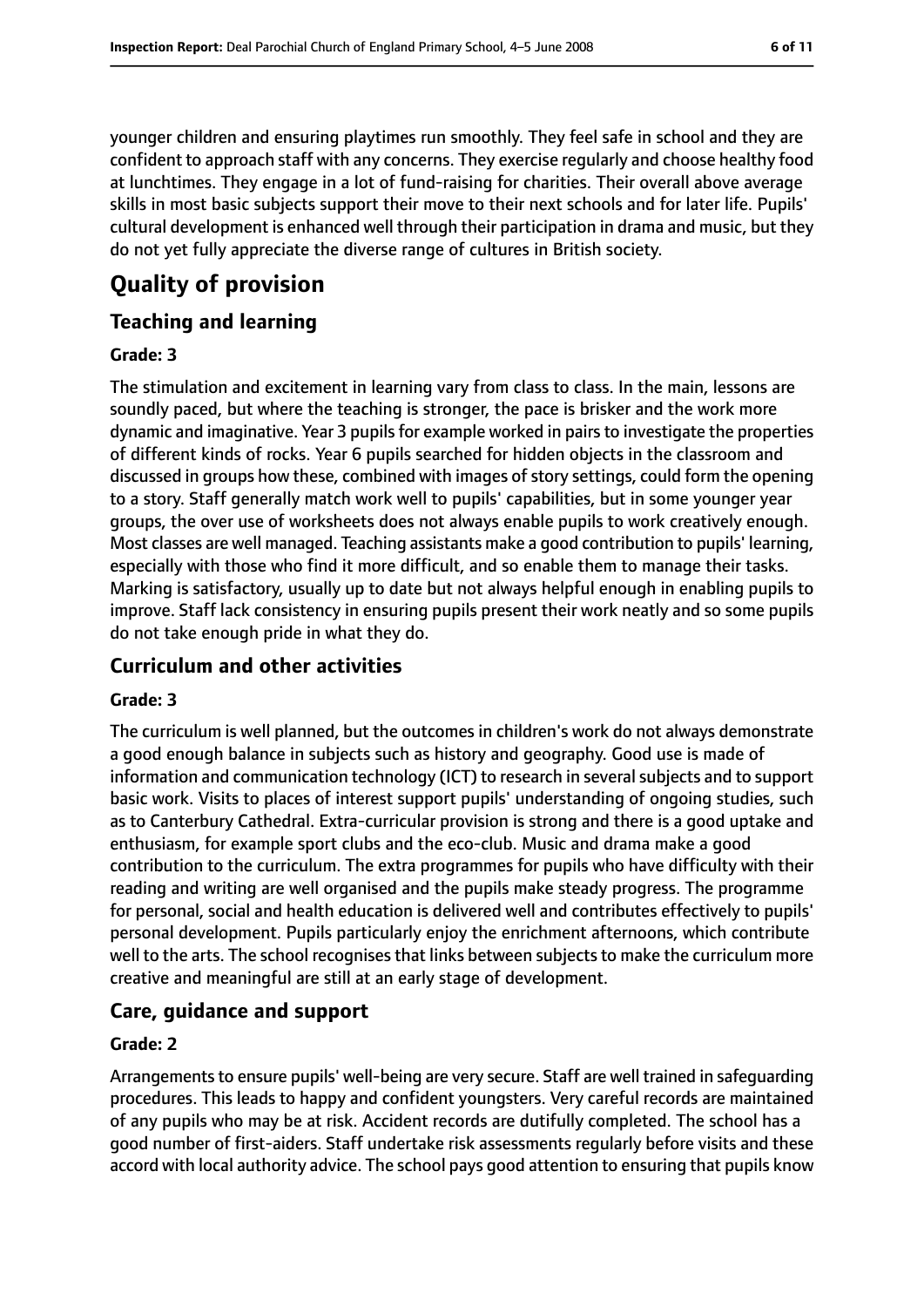how to keep themselves and others safe. The arrangements to monitor attendance are effective and result in above average attendance.

The school's revised procedures to monitor pupils' progress have resulted in pupils' better understanding of how to move on in their learning, although older pupils have a better grasp of the system than the younger ones. Staff have recently become more rigorous in using data about individual pupils' progress. This is helping staff to be much more analytical about reasons for pupils' rates of progress and to take the necessary action to improve them where needed.

# **Leadership and management**

#### **Grade: 3**

The headteacher sets a positive tone, which encourages good teamwork, good relationships, happy children and a welcoming ethos. Relationships with parents are strong. Parents comment favourably on the approachability of the staff.

The school development plan contains the correct priorities for development and is firmly focused on standards. However, monitoring of the school's work is only satisfactory because rigorous monitoring of pupils' progress across the school is quite recent. Consequently, it has not yet had the full impact in ensuring that pupils make consistently good progress throughout. Middle managers monitor teaching and learning regularly and identify strengths and areas for development. This is seen in the recent improvement in science and pupils' positive engagement in writing in Years 3 to 6. Nevertheless, senior staff have not always been rigorous enough in ensuring that some areas for development noted from these observations are vigorously pursued to a successful conclusion. For example, staff noted concerns in pupils' presentation of their work, but the actions to improve it have not yet been effective enough in turning this around. As a result, inconsistencies remain from class to class and pupils sometimes lack a sense of pride in what they record.

The governing body is effective. Governors support and challenge the school well. It is very well led and holds the school to account. Several governors visit and they have a good understanding of the school's strengths and weaknesses.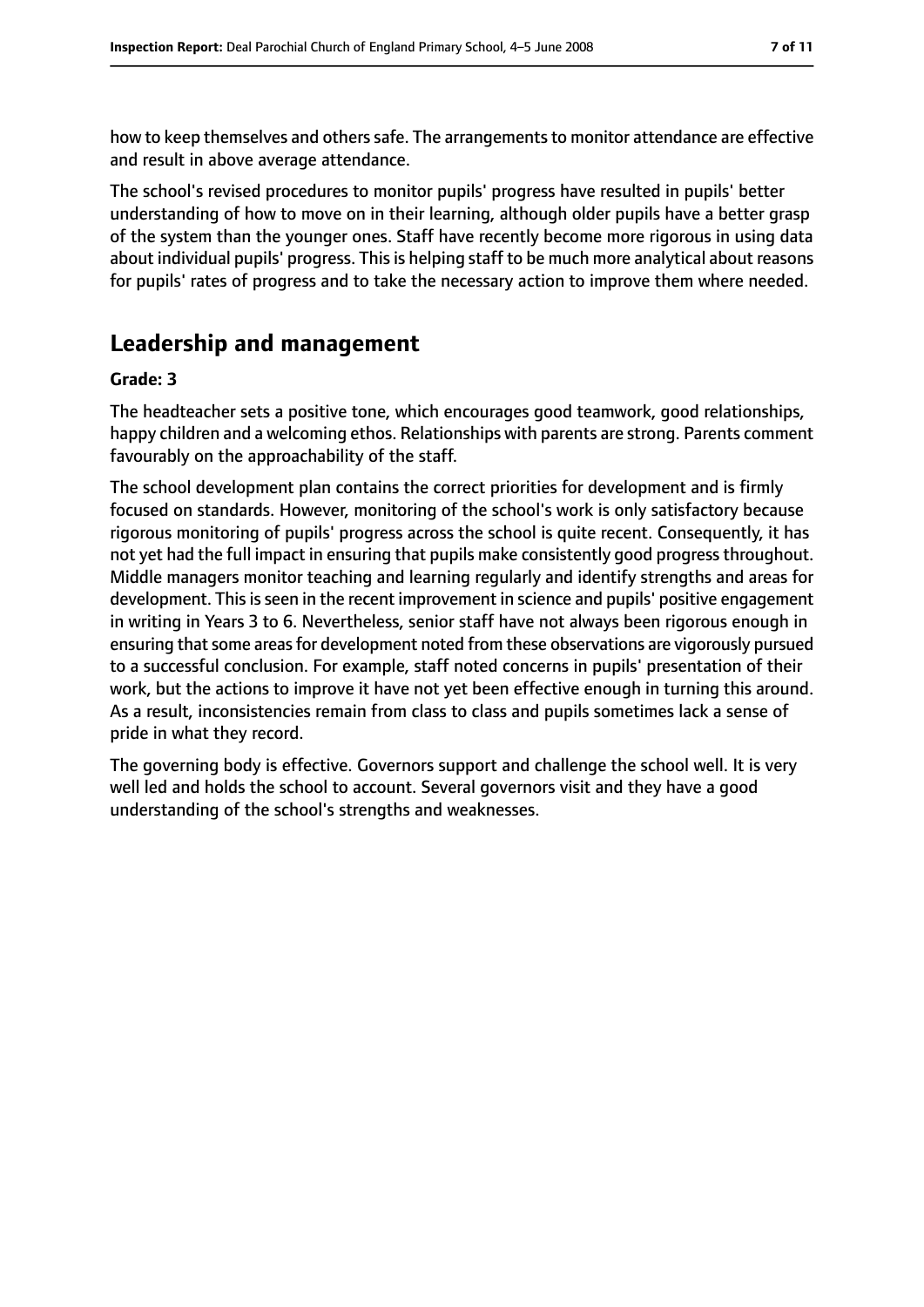**Any complaints about the inspection or the report should be made following the procedures set out in the guidance 'Complaints about school inspection', which is available from Ofsted's website: www.ofsted.gov.uk.**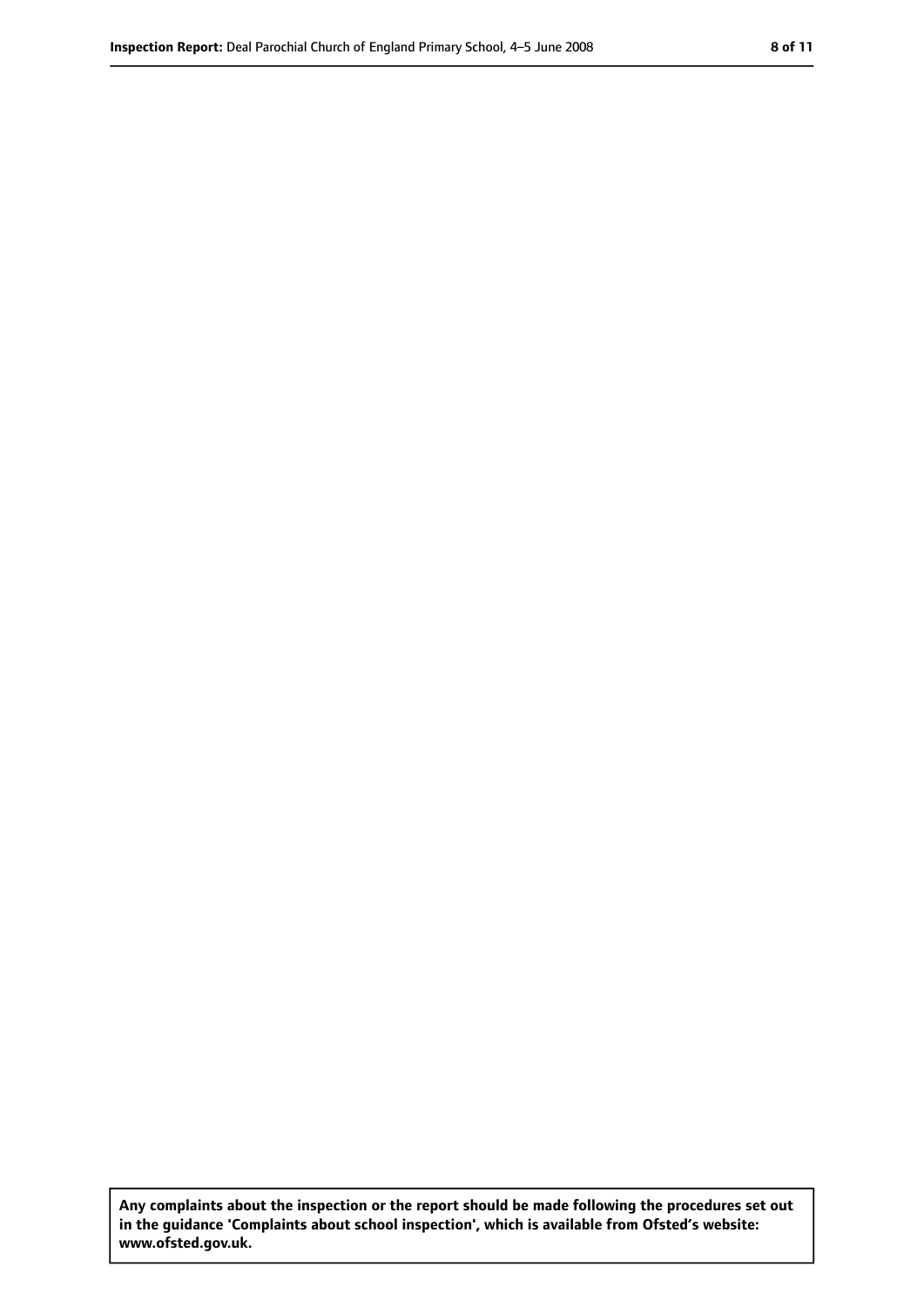# **Inspection judgements**

| $^{\backprime}$ Key to judgements: grade 1 is outstanding, grade 2 good, grade 3 satisfactory, and | <b>School</b>  |
|----------------------------------------------------------------------------------------------------|----------------|
| arade 4 inadeguate                                                                                 | <b>Overall</b> |

# **Overall effectiveness**

| How effective, efficient and inclusive is the provision of education, integrated<br>care and any extended services in meeting the needs of learners? |     |
|------------------------------------------------------------------------------------------------------------------------------------------------------|-----|
| Effective steps have been taken to promote improvement since the last<br>inspection                                                                  | Yes |
| How well does the school work in partnership with others to promote learners'<br>well-being?                                                         |     |
| The effectiveness of the Foundation Stage                                                                                                            |     |
| The capacity to make any necessary improvements                                                                                                      |     |

### **Achievement and standards**

| How well do learners achieve?                                                                               |  |
|-------------------------------------------------------------------------------------------------------------|--|
| The standards <sup>1</sup> reached by learners                                                              |  |
| How well learners make progress, taking account of any significant variations between<br>groups of learners |  |
| How well learners with learning difficulties and disabilities make progress                                 |  |

## **Personal development and well-being**

| How good is the overall personal development and well-being of the<br>learners?                                  |  |
|------------------------------------------------------------------------------------------------------------------|--|
| The extent of learners' spiritual, moral, social and cultural development                                        |  |
| The extent to which learners adopt healthy lifestyles                                                            |  |
| The extent to which learners adopt safe practices                                                                |  |
| How well learners enjoy their education                                                                          |  |
| The attendance of learners                                                                                       |  |
| The behaviour of learners                                                                                        |  |
| The extent to which learners make a positive contribution to the community                                       |  |
| How well learners develop workplace and other skills that will contribute to<br>their future economic well-being |  |

## **The quality of provision**

| How effective are teaching and learning in meeting the full range of the<br>learners' needs?          |  |
|-------------------------------------------------------------------------------------------------------|--|
| How well do the curriculum and other activities meet the range of needs<br>and interests of learners? |  |
| How well are learners cared for, guided and supported?                                                |  |

#### **Annex A**

 $^1$  Grade 1 - Exceptionally and consistently high; Grade 2 - Generally above average with none significantly below average; Grade 3 - Broadly average to below average; Grade 4 - Exceptionally low.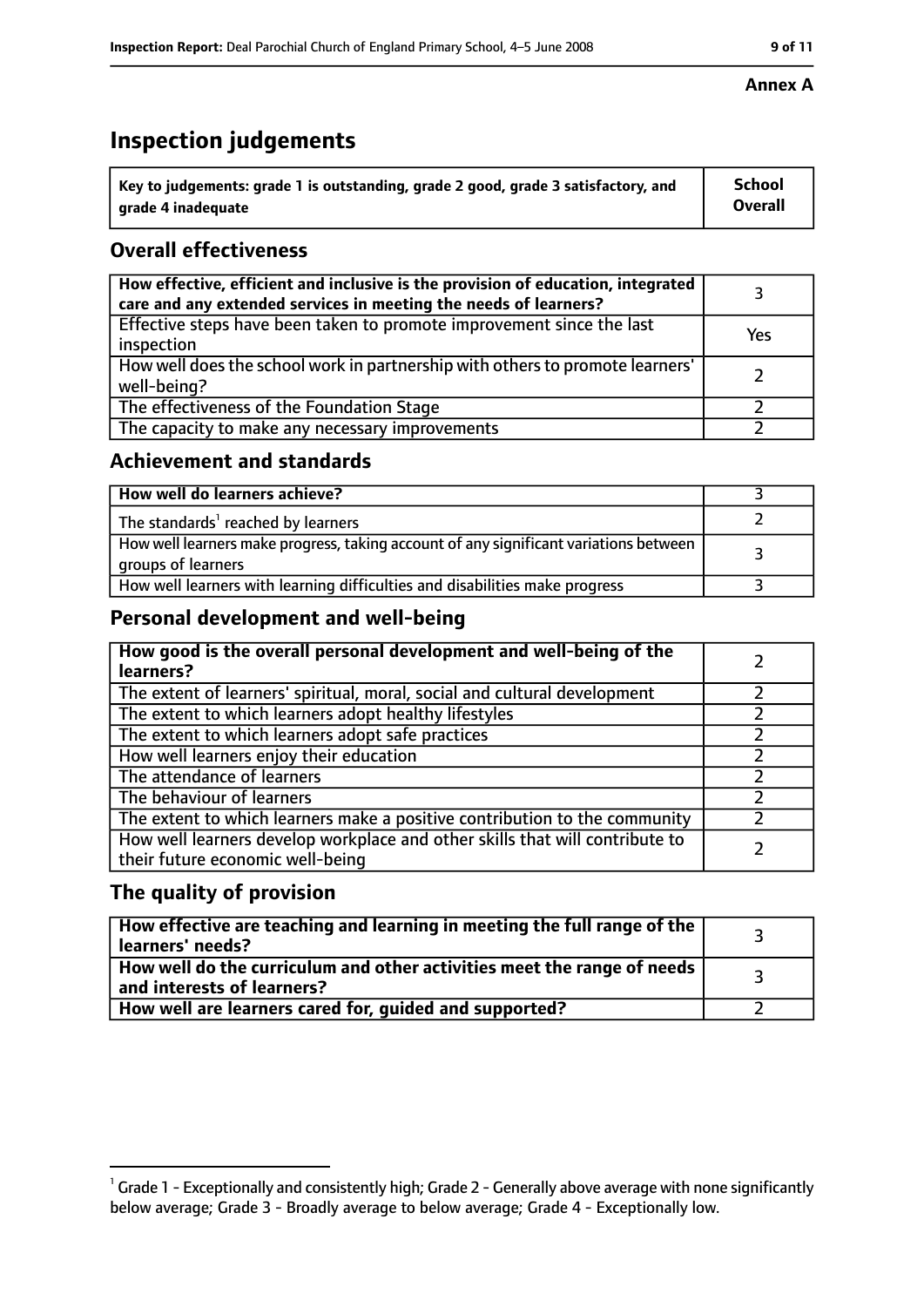#### **Annex A**

# **Leadership and management**

| How effective are leadership and management in raising achievement<br>and supporting all learners?                                              | 3         |
|-------------------------------------------------------------------------------------------------------------------------------------------------|-----------|
| How effectively leaders and managers at all levels set clear direction leading<br>to improvement and promote high quality of care and education |           |
| How effectively leaders and managers use challenging targets to raise standards                                                                 | 3         |
| The effectiveness of the school's self-evaluation                                                                                               |           |
| How well equality of opportunity is promoted and discrimination tackled so<br>that all learners achieve as well as they can                     | 3         |
| How effectively and efficiently resources, including staff, are deployed to<br>achieve value for money                                          |           |
| The extent to which governors and other supervisory boards discharge their<br>responsibilities                                                  |           |
| Do procedures for safequarding learners meet current government<br>requirements?                                                                | Yes       |
| Does this school require special measures?                                                                                                      | <b>No</b> |
| Does this school require a notice to improve?                                                                                                   | No        |